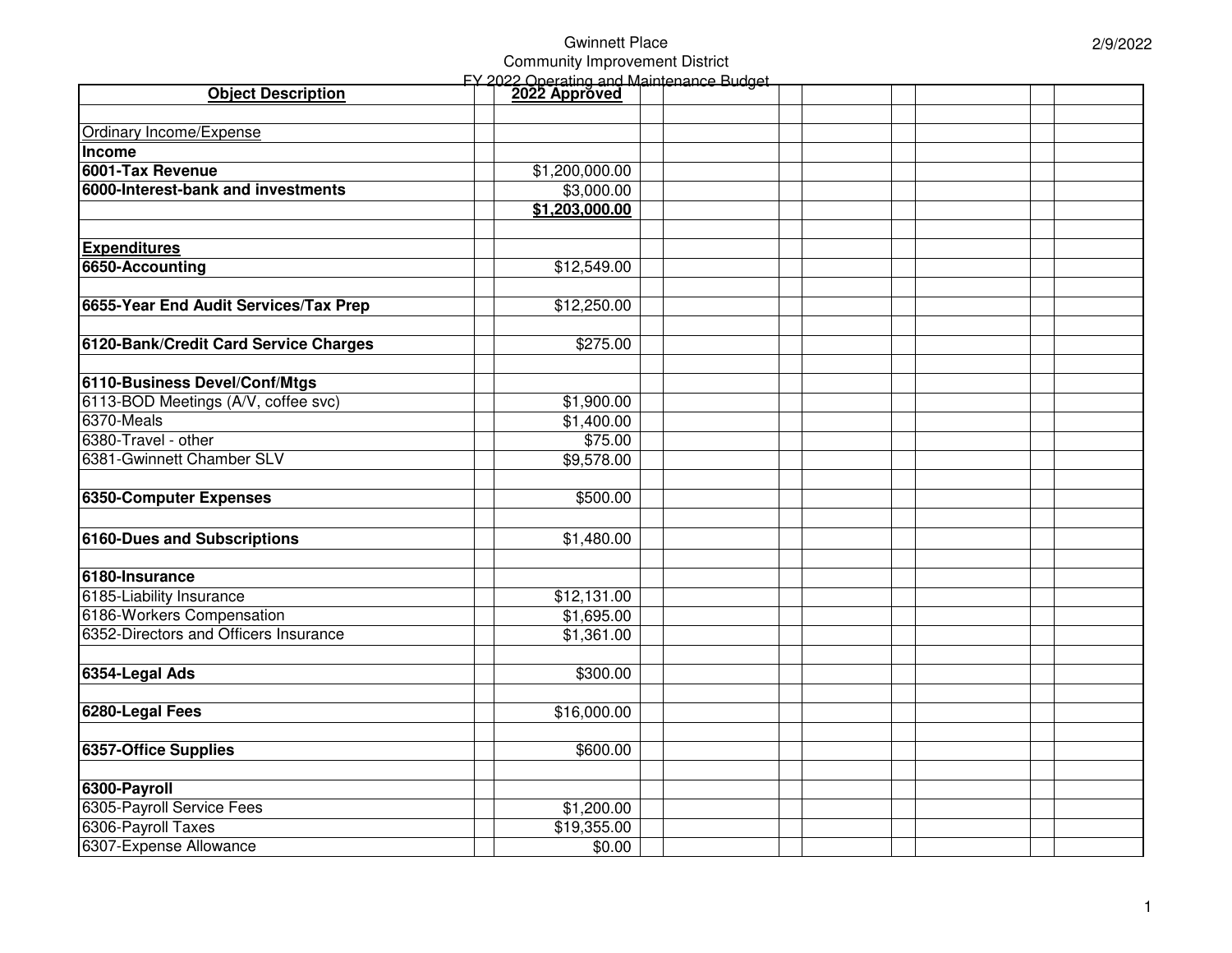## Gwinnett Place Community Improvement District

| \$2,934.00   |                                                                                                                                         |                                                       |  |  |
|--------------|-----------------------------------------------------------------------------------------------------------------------------------------|-------------------------------------------------------|--|--|
|              |                                                                                                                                         |                                                       |  |  |
|              |                                                                                                                                         |                                                       |  |  |
|              |                                                                                                                                         |                                                       |  |  |
|              |                                                                                                                                         |                                                       |  |  |
|              |                                                                                                                                         |                                                       |  |  |
|              |                                                                                                                                         |                                                       |  |  |
|              |                                                                                                                                         |                                                       |  |  |
|              |                                                                                                                                         |                                                       |  |  |
|              |                                                                                                                                         |                                                       |  |  |
|              |                                                                                                                                         |                                                       |  |  |
|              |                                                                                                                                         |                                                       |  |  |
|              |                                                                                                                                         |                                                       |  |  |
|              |                                                                                                                                         |                                                       |  |  |
|              |                                                                                                                                         |                                                       |  |  |
|              |                                                                                                                                         |                                                       |  |  |
| \$286,994.00 |                                                                                                                                         |                                                       |  |  |
|              |                                                                                                                                         |                                                       |  |  |
|              |                                                                                                                                         |                                                       |  |  |
|              |                                                                                                                                         |                                                       |  |  |
|              |                                                                                                                                         |                                                       |  |  |
|              |                                                                                                                                         |                                                       |  |  |
|              |                                                                                                                                         |                                                       |  |  |
|              |                                                                                                                                         |                                                       |  |  |
|              |                                                                                                                                         |                                                       |  |  |
|              |                                                                                                                                         |                                                       |  |  |
|              |                                                                                                                                         |                                                       |  |  |
| \$7,500.00   |                                                                                                                                         |                                                       |  |  |
|              |                                                                                                                                         |                                                       |  |  |
| \$42,000.00  |                                                                                                                                         |                                                       |  |  |
|              | \$150.00<br>\$39,657.46<br>\$2,500.00<br>\$1,400.00<br>\$95.00<br>\$1,000.00<br>\$4,000.00<br>\$420,885.46<br>\$8,000.00<br>\$85,856.00 | $\mathsf{F}$ Y 2022 Operating and Maintenance Budget. |  |  |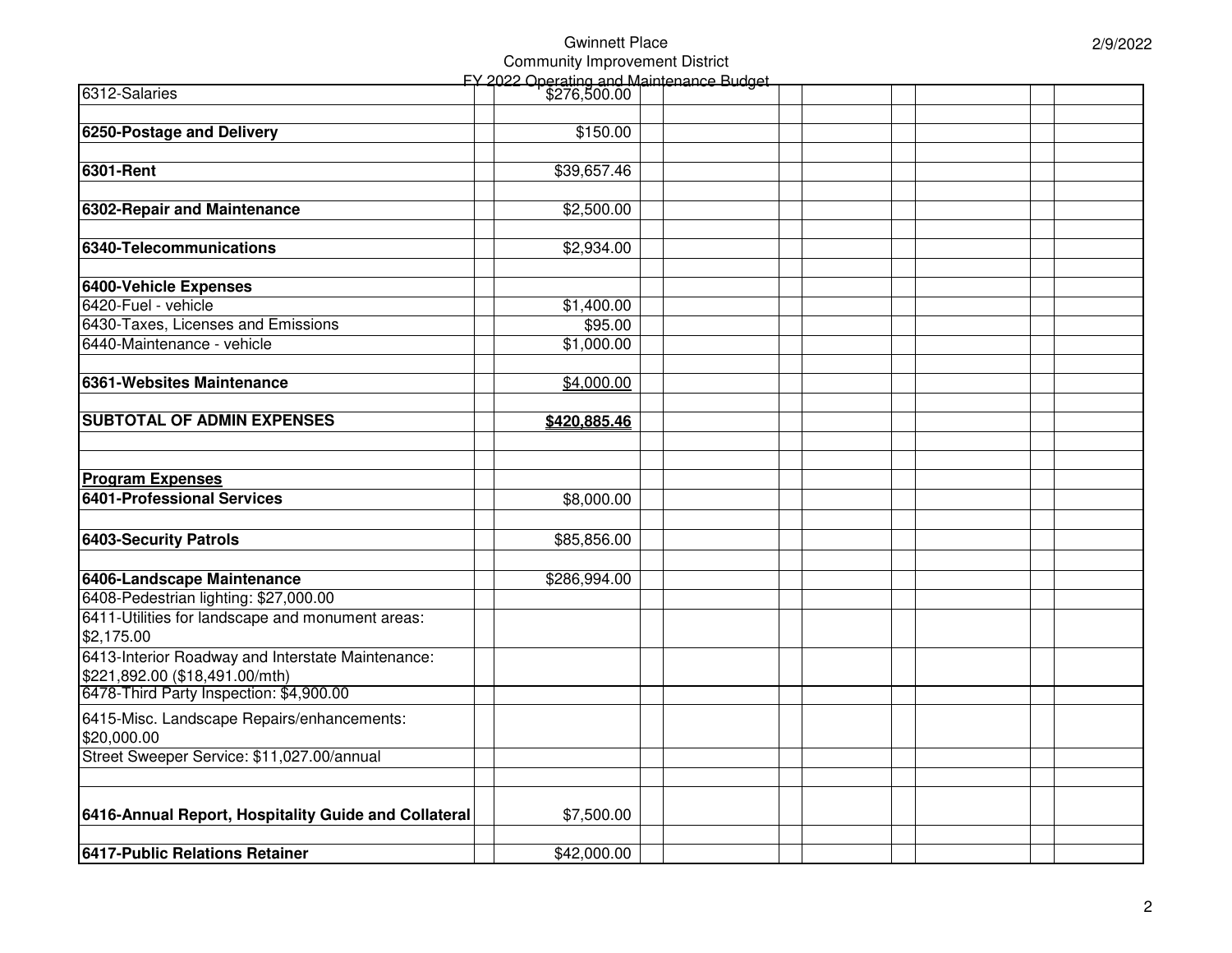## Gwinnett Place Community Improvement District FY 2022 Operating and Maintenance Budget

|                                             | <del>heramiy a</del> r |  |  |  |  |
|---------------------------------------------|------------------------|--|--|--|--|
|                                             |                        |  |  |  |  |
| <b>6418-Public Relations</b>                | \$7,625.00             |  |  |  |  |
|                                             |                        |  |  |  |  |
| 6419-Economic Development                   | \$51,900.00            |  |  |  |  |
|                                             |                        |  |  |  |  |
| 6422-Wayfinding/Signage Ongoing Maintenance | \$9,000.00             |  |  |  |  |
|                                             |                        |  |  |  |  |
| 6425-Signal Timing Update and Maintenance   | \$33,775.00            |  |  |  |  |
|                                             |                        |  |  |  |  |
|                                             |                        |  |  |  |  |
| <b>SUBTOTAL OF PROGRAM EXPENSES</b>         | \$532,650.00           |  |  |  |  |
|                                             |                        |  |  |  |  |
| <b>Capital Expenditures</b>                 |                        |  |  |  |  |
| 7001-Computer & Peripherals                 | \$0.00                 |  |  |  |  |
| 7002-Office Equipment                       | \$0.00                 |  |  |  |  |
| 7003-Furniture and Fixtures                 | \$600.00               |  |  |  |  |
|                                             |                        |  |  |  |  |
| <b>SUBTOTAL OF CAPITAL EXPENDITURES</b>     | \$600.00               |  |  |  |  |
|                                             |                        |  |  |  |  |
|                                             |                        |  |  |  |  |
| <b>TOTAL OPERATING EXPENSE</b>              | \$954,135.46           |  |  |  |  |
|                                             |                        |  |  |  |  |
|                                             |                        |  |  |  |  |
|                                             |                        |  |  |  |  |
|                                             |                        |  |  |  |  |
|                                             |                        |  |  |  |  |
|                                             |                        |  |  |  |  |
|                                             |                        |  |  |  |  |
|                                             |                        |  |  |  |  |
|                                             |                        |  |  |  |  |
|                                             |                        |  |  |  |  |
|                                             |                        |  |  |  |  |
|                                             |                        |  |  |  |  |
|                                             |                        |  |  |  |  |
|                                             |                        |  |  |  |  |
|                                             |                        |  |  |  |  |
|                                             |                        |  |  |  |  |
|                                             |                        |  |  |  |  |
|                                             |                        |  |  |  |  |
|                                             |                        |  |  |  |  |
|                                             |                        |  |  |  |  |